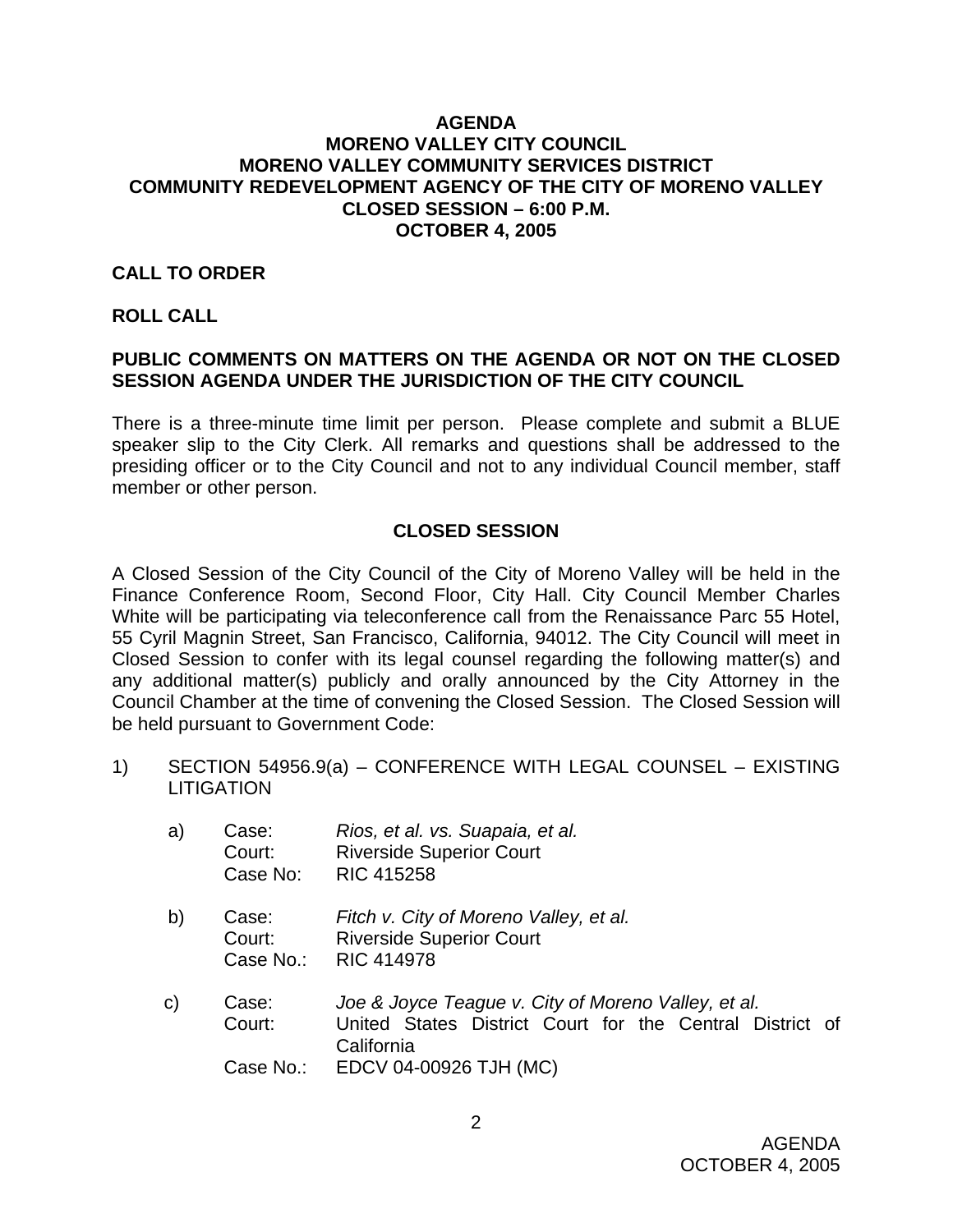- d) Case: *Webb v. City of Moreno Valley, et al.*  Court: Riverside Superior Court Case No.: RIC 426839 e) Case: *Black v. City of Moreno Valley, et al.*  Court: Riverside Superior Court Case No.: RIC 426540 f) Case: *Bond Blacktop v. City of Moreno Valley* **Court:** Riverside Superior Court Case No.: RIC 423517 g) Case: *Blough v. City of Moreno Valley, et al.* Court: Riverside Small Claims Case No.: RIS 173412 h) Case: *Rados vs. City of Moreno Valley*  Court: Riverside Superior Court Case No.: RIC 425323 i) Case: *Theresa Fontno v. City of Moreno Valley, et al.*  Court: Riverside Superior Court Case No.: RIC 436322 j) Case: *Mireles & Beeler v. City of Moreno Valley, et al.* **Court:** Riverside Superior Court Case No.: RIC 433878 k) Case: *Monaco v. City of Moreno Valley, et al.*
- **Court:** Riverside Superior Court Case No.: RIC 428221
- l) Case: *Granados v. City of Moreno Valley*  Court: United States District Court, Central District of California Case No.: EDCV05-00724 GAF MLG
- 2) SECTION 54956.9(b)(1) CONFERENCE WITH LEGAL COUNSEL SIGNIFICANT EXPOSURE TO LITIGATION Number of Cases: 3
- 3) SECTION 54956.9(c) CONFERENCE WITH LEGAL COUNSEL INITIATION OF LITIGATION Number of Cases: 3